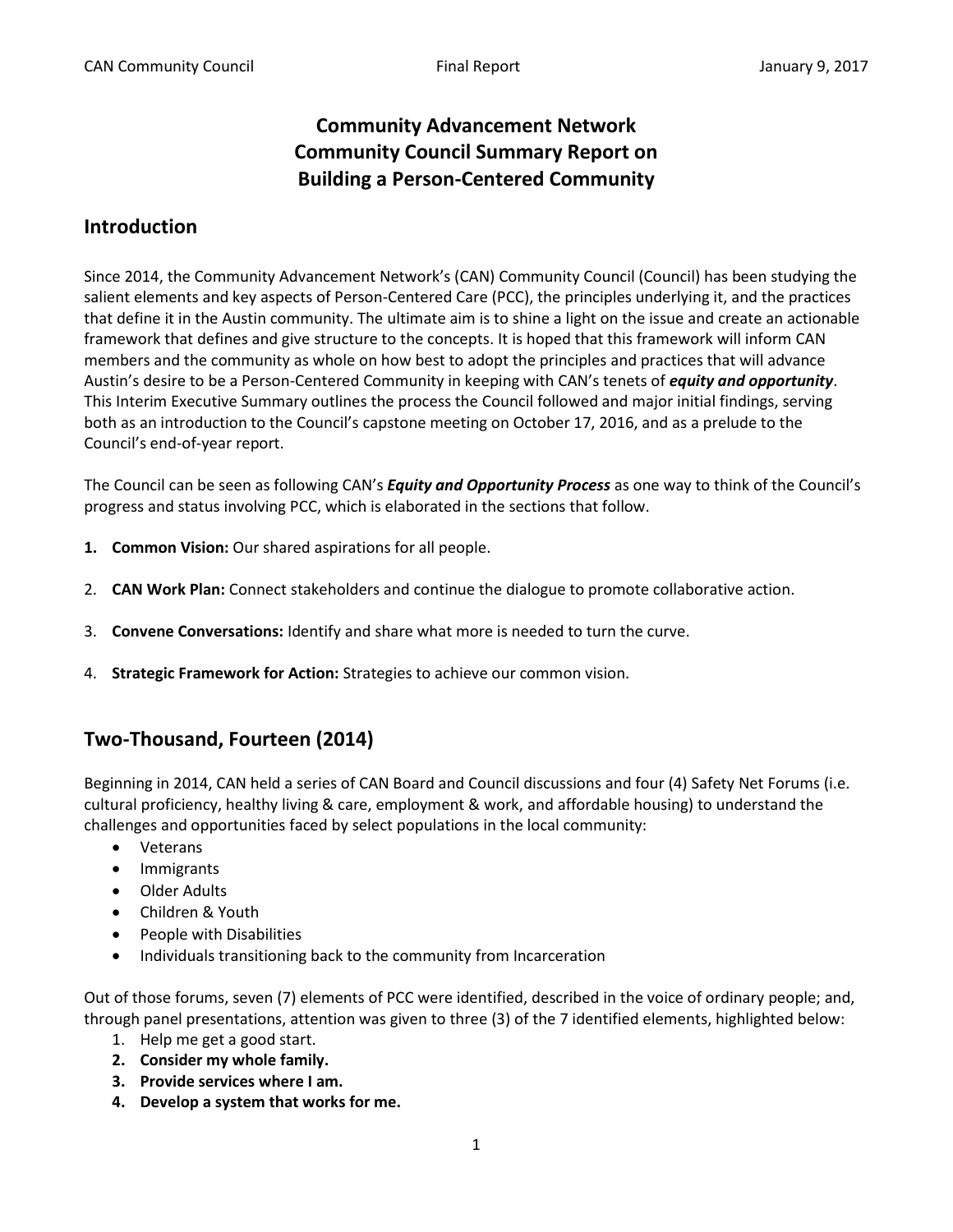- 5. Empower me to improve my community.
- 6. Respect me and talk to me in a way I can understand.
- 7. Create neighborhoods where I can access opportunity.

# **Two-Thousand, Fifteen (2015)**

With these elements as a beginning framework, the Council's 2015 work plan focused on promising practices for PCC service delivery. The Council heard from a diverse group of non-profit service providers and met with nonprofit leaders and representatives of collaborative initiatives to consider how they use a person-centered approach in their work. Representatives of, or service providers working with select populations were asked to address the following questions as part of Community Council meetings:

- $\blacksquare$  How does your organization define a person-centered approach?
- Do you feel your organization embodies these particular person-centered themes? How?
- $\Box$  How do you define and measure success?
- $\Box$  How/to whom do you structure referrals for those needing services from another organization?

The Council hosted a half-day summit for 90+ participants on October 21, 2015, at the AISD Performing Arts Center, entitled *"Building a Person-Centered Community: A Participatory Summit"* to highlight the findings from these presentations and to engage practitioners and other interested people and organizations in building a broader community understanding of and support for PCC. The Summit facilitator employed *Liberating Structures* techniques which allowed for thoughtful discussions, which in turn yielded 13 "bold ideas" to move toward a more person-centered community, the themes of which have been integrated into the developing framework. In summary, the Summit:

- $\Box$  Sparked new ways to invite partnership for more person-centered services;
- $\Box$  Provided tangible takeaways and actions to support such care;
- $\Box$  Identified components of the culture shift that must take place for successful person-centered services to be provided; and
- Shared some models of local person-centered services.

# **Two-Thousand, Sixteen (2016)**

The Council's work plan for 2016 sought to build upon the accomplishments and bold ideas generated from the Person-Centered Community Summit. Specifically, the Council endeavored to extend (broaden and deepen) this understanding by hosting community presentations and conversations on effective practices in PCC care and applicability (inc. transferability, scalability, and sustainability) in building a person-centered community. This included hearing from public sector service providers, funding entities, university researchers, advocates, and capacity-building organizations across a broad range of services and activities, size/type of organizations, and other interests, including physical and behavioral health as well as community and stakeholder engagement.

Individual presenters and panelists, representing organizations that are doing PCC well, helped further define PCC service delivery and integrative topics: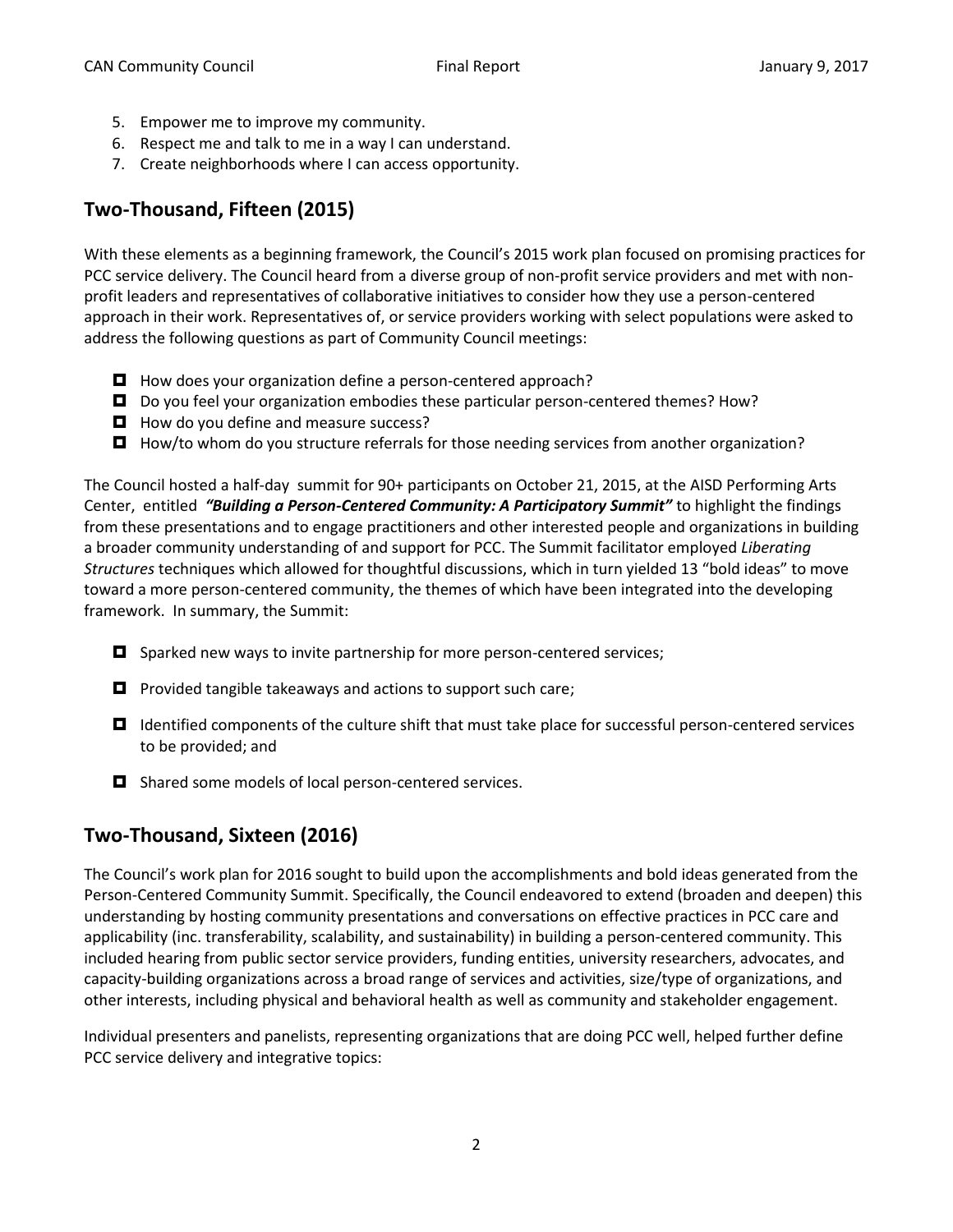- $\Box$  Key attributes and strategies being used (How did you get there? What sort of training was required? How did the model evolve over time?).
- $\blacksquare$  Importance to different stakeholders in our community.
- Examination of application across other populations or groups (education, housing, business, workplaces, public services vs. just health and social services).
- $\Box$  Effective practices around the country and current initiatives to implement a PCC model in Central Texas.

The Council also sought to assess how what it is learning may also interface with or have cross-cutting implications for bridging the economic divide, participating in a beta test of the *Deliberative Dialogue on "Equity and Opportunity: How do we ensure Austin's future creates opportunity for all people?* to provide feedback on the Issue Guide and the process for CAN and its partners in this effort (Leadership Austin, Interfaith Action Central Texas, Civic Collaboration).

#### **Preliminary Findings and Initial Framework**

- $\triangleright$  The original three elements from 2014 were validated and formed the basis for a fuller understanding and more elaborated set of the principles, practices, and programs encompassing PCC.
- $\triangleright$  There is research to support at least some of the elements of the PPC approach that are evidence-based and impactful.
- $\triangleright$  All organizations presenting to the Council embraced and actively utilized at least some form of PCC, with many of them encompassing a full complement of PCC strategies. While Summit participants offered a wide range of varied thoughts, suggestions and bold ideas, there were many common themes.
- $\triangleright$  Many strategies had the following features in common: proactive outreach, active and responsive listening with clients/constituents, collaborative service design and delivery, integrated care, meaningful follow-up, measurement and evaluation, multi-generational/whole family strategies, case management, integrated enrollment/no wrong door, coordinated referrals, effective partnerships and choice. It is the Council's hope that CAN members and the larger Austin community will adopt and adapt these practices by integrating them in statements of organizational values, strategic and operational planning processes, program and services designs, funding and resource allocations, and training and professional development decisions and activities.
- $\triangleright$  The CAN Community Council wants to align its PCC work and findings with CAN's larger initiatives for 2017 and beyond, such as cultural and linguistic competency, deliberative dialogues around bridging the economic divide, Dashboard Indicators, and other select focus areas.

CAN Executive Director, Raul Alvarez, has worked with Community Council and CAN Board members to develop and refine an framework, detailed below. The framework is aligned with the *CAN Community Dashboard Indicator* goals areas of: *we are safe, just, and engaged; our basic needs are met; we are healthy; and we achieve our full potential.*

Underlying that framework are the seven initial elements developed in 2014, including the three focus areas of: *Consider my whole family: Provide services where I am; and Develop a system that works for me.*